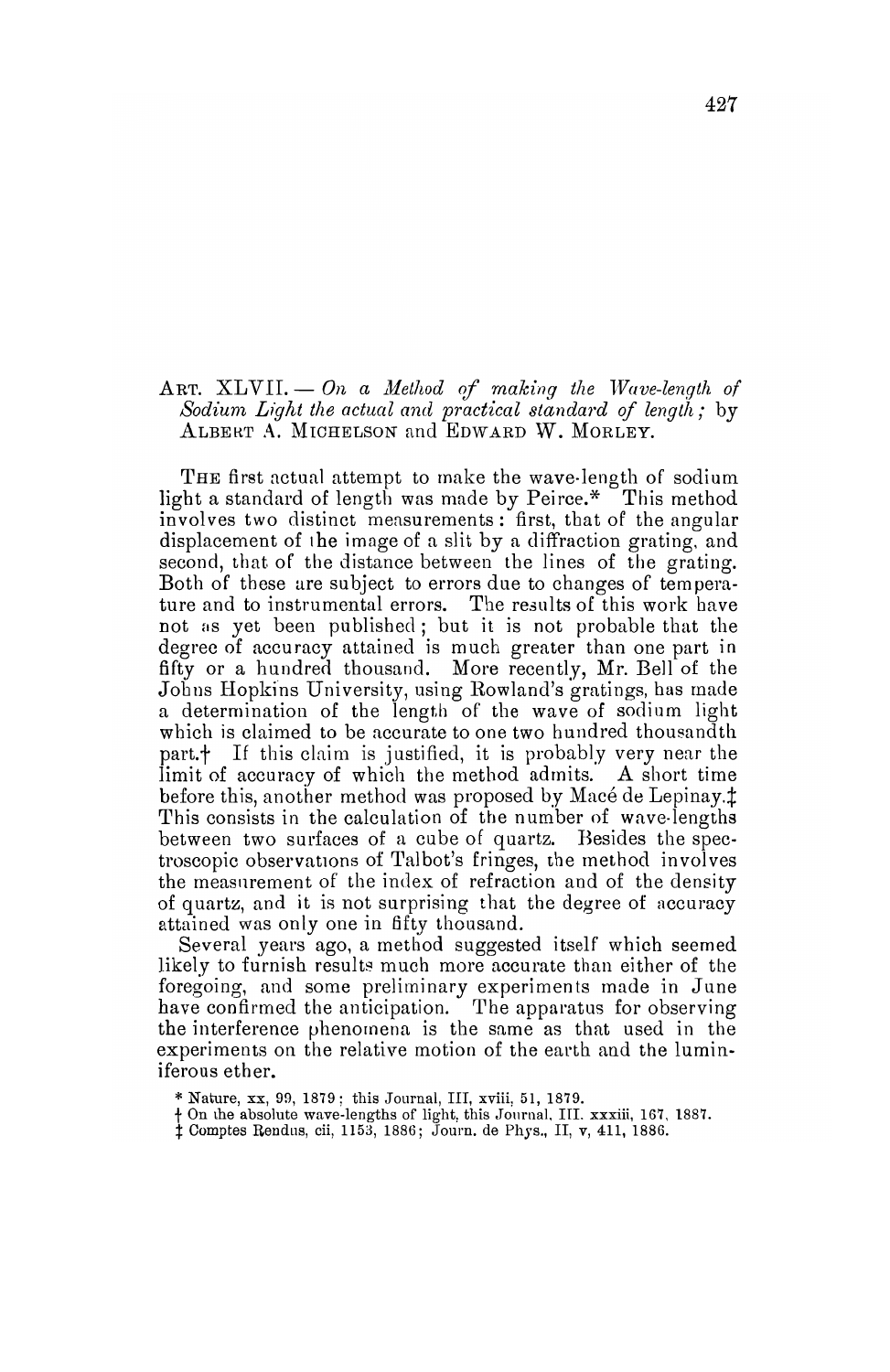## 428 *Michelson and Morley*— *Wave-length of Sodium Light.*

Light from the source at s (fig. 1), a sodium flame, falls on the plane parallel glass *a*, and is divided, part going to the plane mirror c, and part to the plane mirror *b*. These two pencils are returned along *cae* and *bae,* and the interference of the two is observed in the telescope at *e.* If the distances *ac* and *ab* are made equal, the plane c made parallel with that of the image of *b,* and the compensating glass *d* interposed, the interference is at once seen. If the adjustment be exact, the whole field will be dark, since one pencil experiences external reflection, and the other internal.



If now *b* be moved parallel with itself a measured distance by means of the micrometer screw, the number of alternations of light and darkness is exactly twice the number of wavelengths in the measured distance; thus the determination consists absolutely of a measurement of a length and the counting of a number.

The degree of accuracy depends on the number of wavelengths which it is possible to count. Fizeau was unable to observe interference when the difference of path amounted to 50,000 wave· lengths. It seemed probable that with a smaller density of sodium vapor this number might be increased, and the experiment was tried with metallic sodium in an exhausted tube provided with aluminum electrodes. It was found possible to increase this number to more than 200,000. Now it is very easy to estimate tenths or even twentieths of a wavelength, which implies that it is possible to find the number of wave-lengths in a given fixed distance between two planes with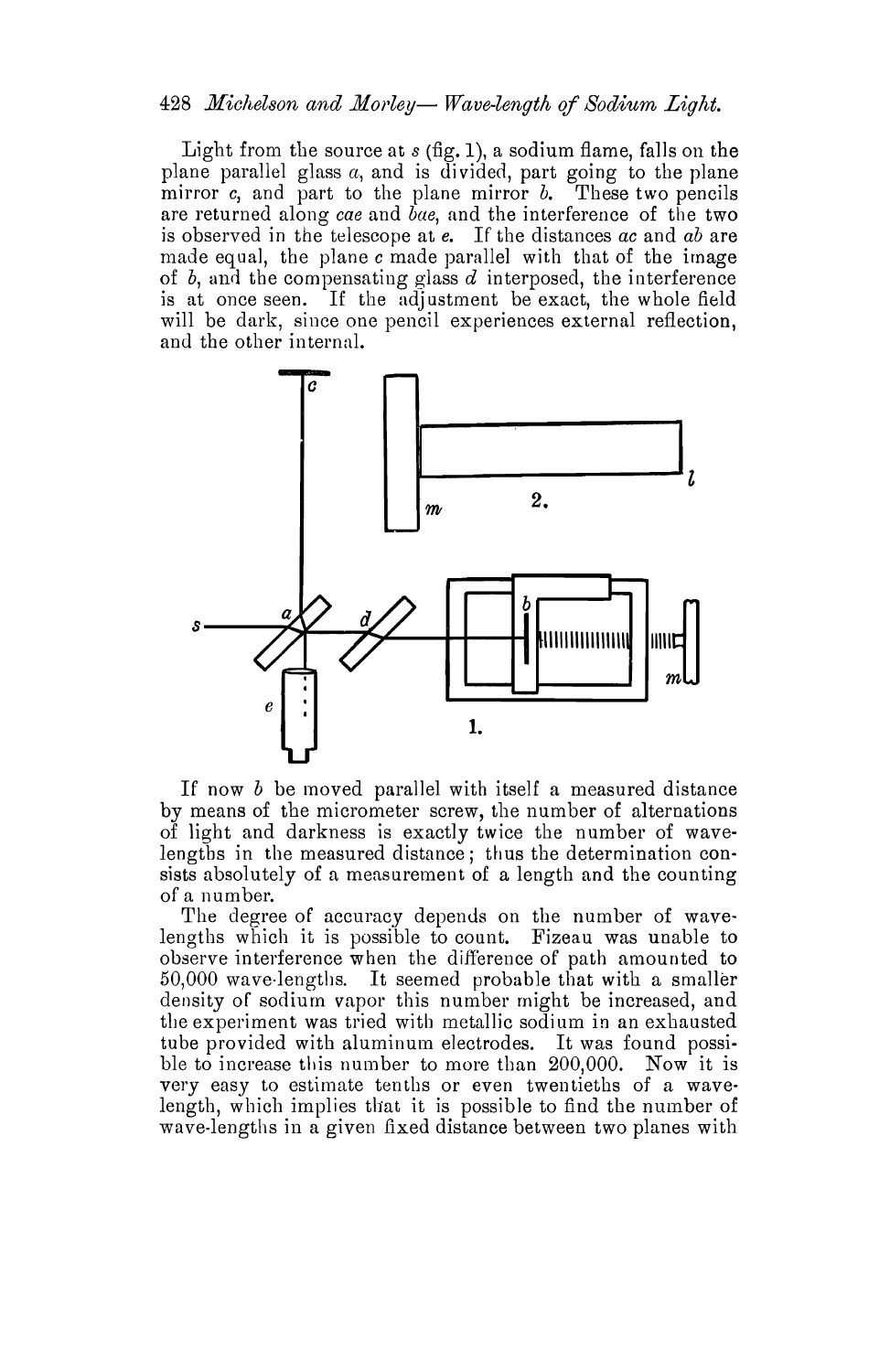an error less than one part in two millions and probably one in ten millions. But the distance corresponding to 400,000 wave.lengths is roughly a decimeter, and this cannot be deter· mined or reproduced more accurately than say to one part in 500,000. So it would be necessary to increase this distance. This can be done by using the same instrument together with a comparer.

The intermediate standard decimeter *lm* (fig. 2) is put in place of the mirror *b.* It consists of a prism of glass one decimeter long with one end  $l$  plane, and the other slightly convex, so that when it touches the plane *m,* Newton's rings appear, and these serve to control any change in the distance *lm,* which has been previously determined in wave-lengths.

The end *l* is now adjusted so that colored fringes appear in white light. These can be measured to within one-twentieth of a wave-length, and probably to within one-fiftieth. The piece *lm* is then moved forward till the fringes again appear at  $m$ ; then the refractometer is moved in the same direction till the fringes appear again at  $l$ , and so on till the whole meter has been stepped off. Supposing that in this operation, the error in the setting of the fringes is always in the same direction, the whole error in stepping off the meter would be one part in two millions. By repetition this could of course be reduced. A microscope rigidly attached to the carriage holding the piece *lm* would serve to compare, and a diamond at· tached to the same piece would be used to produce copies. All measurements would be made with the apparatus surrounded by melting ice, so that no temperature corrections would be required.

Probably there would be considerable difficulty in actually counting 400,000 wave·lengths, but this can be avoided by first counting the wave-lengths and fractions in a length of one millimeter and using this to step off a centimeter. This will give the nearest whole number of wave-lengths, and the fractions may be observed directly. The centimeter is then used in the same way to step off a decimeter, which again determines the nearest whole number, the fraction being observed directly as before.

The fractions are determined as follows: the fringes observed in the refractometer under the conditions above mentioned can readily be shown to be concentric circles. The center has the minimum intensity when the difference in tbe distances *ab ac* is an exact number of wave-lengths. The diameters of the consecutive circles vary as the square roots of the corresponding number of waves. Therefore, if  $x$  is the fraction of a wavelength to be determined, and *y* the diameter of the first dark ring, *d* being the diameter of the ring corresponding to one wave-length, then  $x = \frac{y^2}{d^2}$